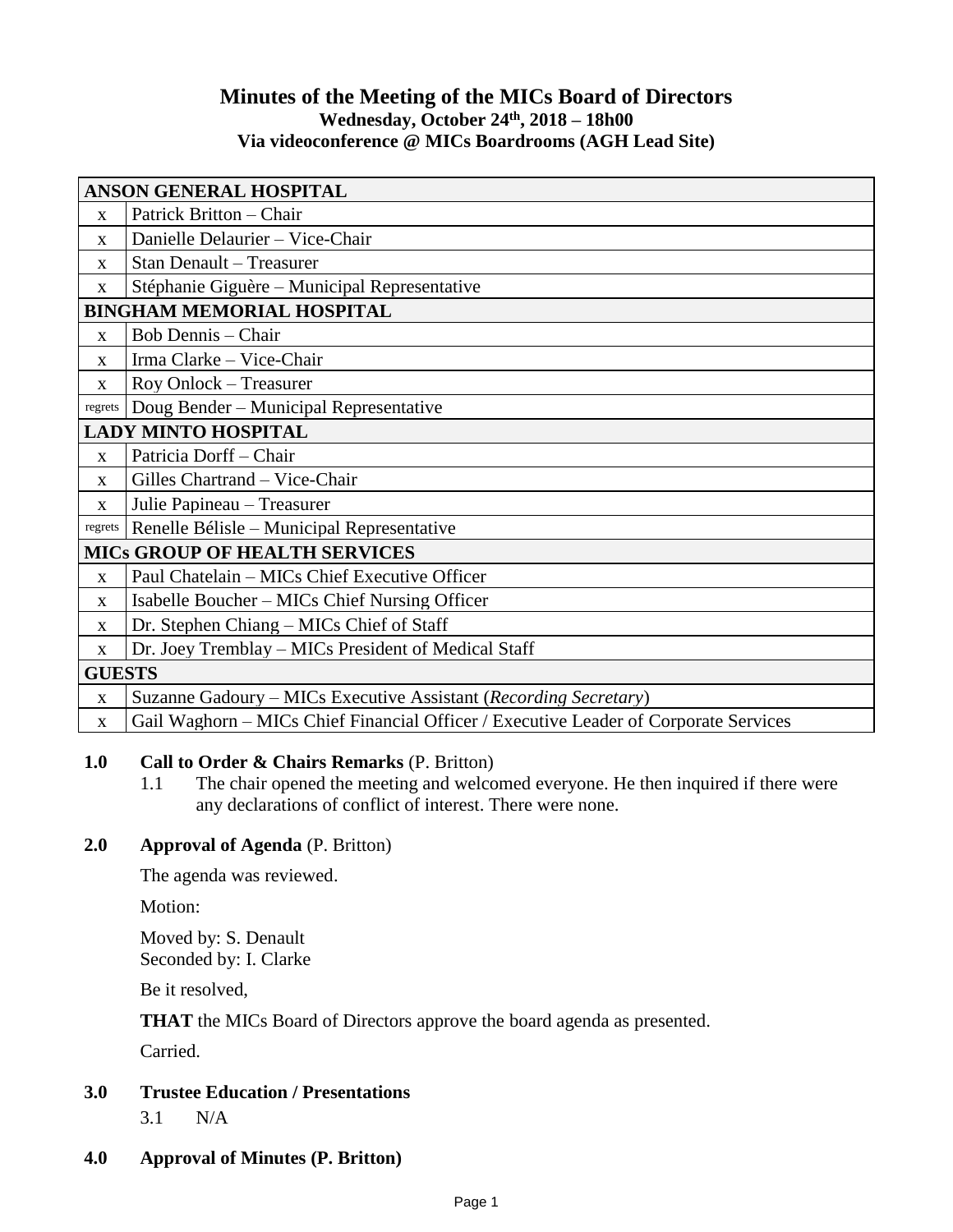4.1 Minutes of the MICs Board of Directors meeting held September 19<sup>th</sup>, 2018 were provided for information.

Motion:

Moved by: P. Dorff Seconded by: R. Onlock

Be it resolved,

**THAT** the MICs Board of Directors approve the minutes of the meeting held September  $19<sup>th</sup>$ , 2018 as presented.

Carried.

## **5.0 Follow-Up Items**

- 5.1 Review of the 2018-2019 Board Work Plan
	- The Board Work Plan was reviewed for the month of October.
	- The date for the board retreat has been changed to February  $9<sup>th</sup>$ , 2019
	- GCE self-assessment results will be reviewed at the board retreat

## **6.0 MICs Finance**

- 6.1 August 2018 Financial Statements G. Waghorn
	- Chief Financial Officer gave a brief overview of the financial statements for all sites

**BMH:** operating revenue \$3,299,638; operating expenses \$3,201,803

- Hospital operating at a \$97,835 surplus at the end of August
- Salaries are 4.03% (\$66,278) under budget.
- Benefit costs were running at 29.8% of salaries and were \$32,773 under budget at the end of August
- Other supplies and expenses were 5.07% (\$33,272) under budget
- Medical  $&$  surgical supplies are under budget by \$12,376
- Drugs & medical gases are under budget by \$31,836

**AGH:** operating revenue \$4,264,680; operating expenses \$4,025,327

- Hospital operating at a surplus of \$239,354 at the end of August
- Cashed in investment and recognized \$375,000 in gains as investment income
- Salaries are  $6.09\%$  (\$124,137) below budget.
- Benefit costs were running at 32.5% of salaries and were ~\$11,515 over budget at the end of August.
- Other supplies and expenses were  $\sim$ 17.80% ( $\sim$ \$178,811) over budget
- Medical  $&$  surgical supplies are under budget by \$5,782
- Drugs & medical gases are under budget by \$14,497
- \$97,000 over budget in building and maintenance

**LMH:** operating revenue \$5,919,730; operating expenses \$5,793,290

- Hospital operating at a \$126,440 surplus at the end of August
- $\bullet$  Salaries are 5.64% (\$156,156) under budget.
- Benefit costs were running at 30.3% of salaries and were \$38,872 under budget at the end of August.
- Other supplies and expenses were  $\sim 5.57\%$  ( $\sim$ \$67,284) over budget
- Medical  $&$  surgical supplies are under budget by \$10,650
- Drugs & medical gases are under budget by \$29,098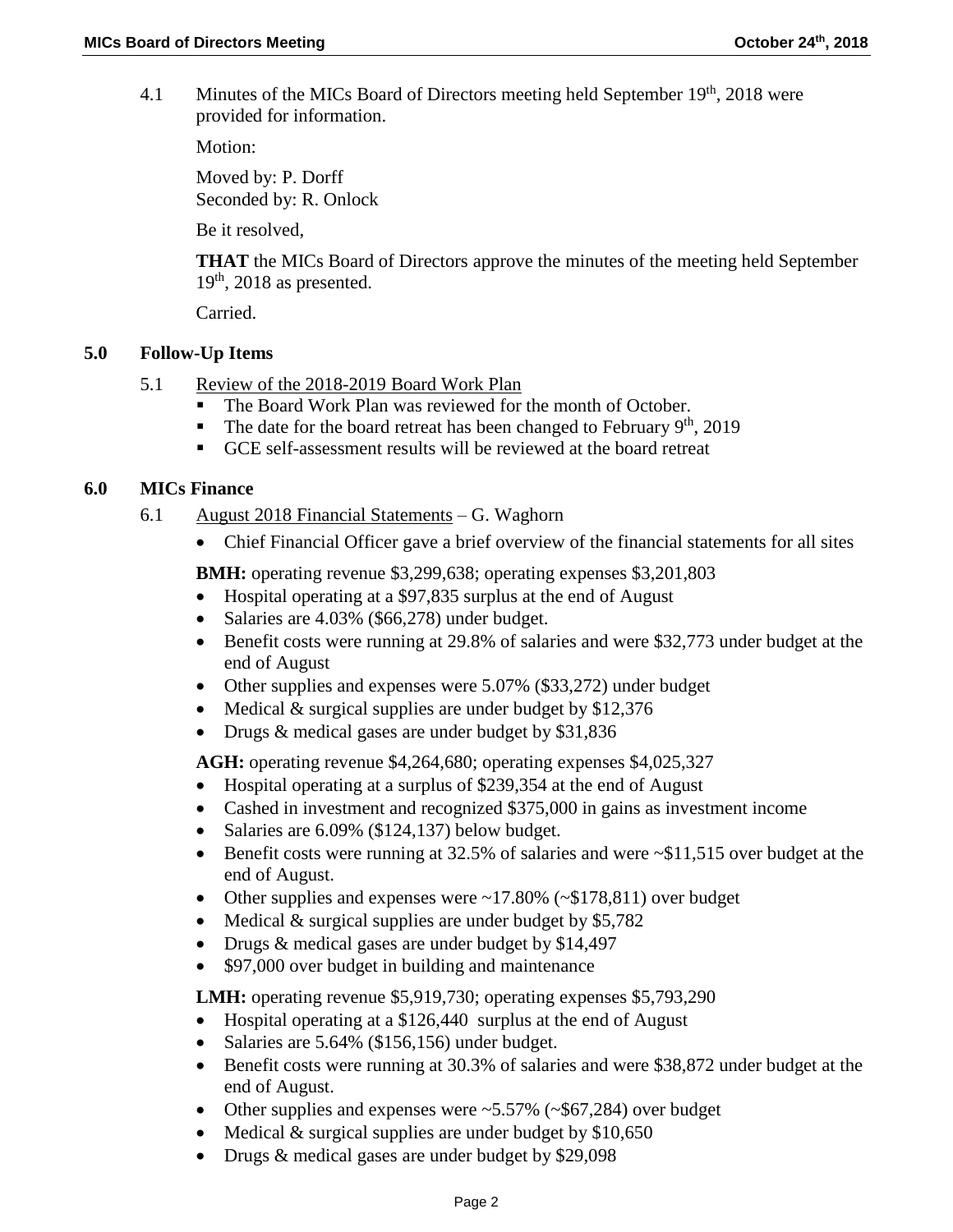- Call-backs and overtime continue to be a challenge for maintenance
- NUPT costs were \$132,000 until the end of August

Motion to approve August 2018 Financial Statements

Moved by: D. Delaurier Seconded by: S. Giguere

Be it resolved,

**THAT**, the MICs Board of Directors approve the August 2018 Financial Statements for Bingham Memorial Hospital, Anson General Hospital and Lady Minto Hospital as presented.

Carried.

6.2 Three-Year Capital Plan 2019-2022 – G. Waghorn

Program Leaders prepare the list of capital items they require in their departments

## **BMH / Rosedale:**

- Capital items on the list for 2019-2020 comes up to \$393,933.00
- Cost of capital items for 2020-2021 comes up to \$210,200.00
- Cost of capital items for 2021-2022 comes up to \$19,000.00
- Building capital items total \$885,000.00 for 2019-2020; \$583,735.00 for 2020-2021 and \$194,219.00 for 2021-2022

## **AGH / SCM:**

- AGH capital items on the list for 2019-2020 comes up to \$408,027.00
- AGH cost of capital items for 2020-2021 comes up to \$345,000.00
- AGH cost of capital items for 2021-2022 comes up to \$685,200.00
- SCM cost of capital equipment is \$38,500 for 2019-2020, \$26,500 for 2020-2021 and \$55,000 for 2021-2022
- **Building capital items total \$769,000 for 2019-2020; \$1,266,500 for 2020-2021 and** \$764,900 for 2021-2022

# **LMH / VM:**

- LMH capital items on the list for 2019-2020 comes up to \$789,000.00
- LMH cost of capital items for 2020-2021 comes up to \$822,000.00
- LMH cost of capital items for 2021-2022 comes up to \$403,200.00
- VM cost of capital equipment is  $$52,500$  for 2019-2020 and  $$12,500$  for 2020-2021
- Building capital items total \$2,067,000 for 2019-2020; \$1,762,000 for 2020-2021 and \$1,850,000 for 2021-2022

The capital plan was presented to the board in order to inform them of the needs of the organization by site as identified. There is not enough money to purchase all of the items listed. These will be reviewed by the executive team. Three-year projections came from the recommendation of the auditor to inform the board which items have been identified.

- 6.3 Cash Flow Projections G. Waghorn
	- For information only; management tool that is being discussed at the executive level
	- Liquidating investment from AGH to pay back what they owe to the partnership
	- We should have \$1.6 million in cash flow; will be using it for Honeywell
	- Still working on the Honeywell energy retrofit
	- Gail is actively working on the cash flow
	- Not had to tap into investments in the last 15 years; they have been generating investment income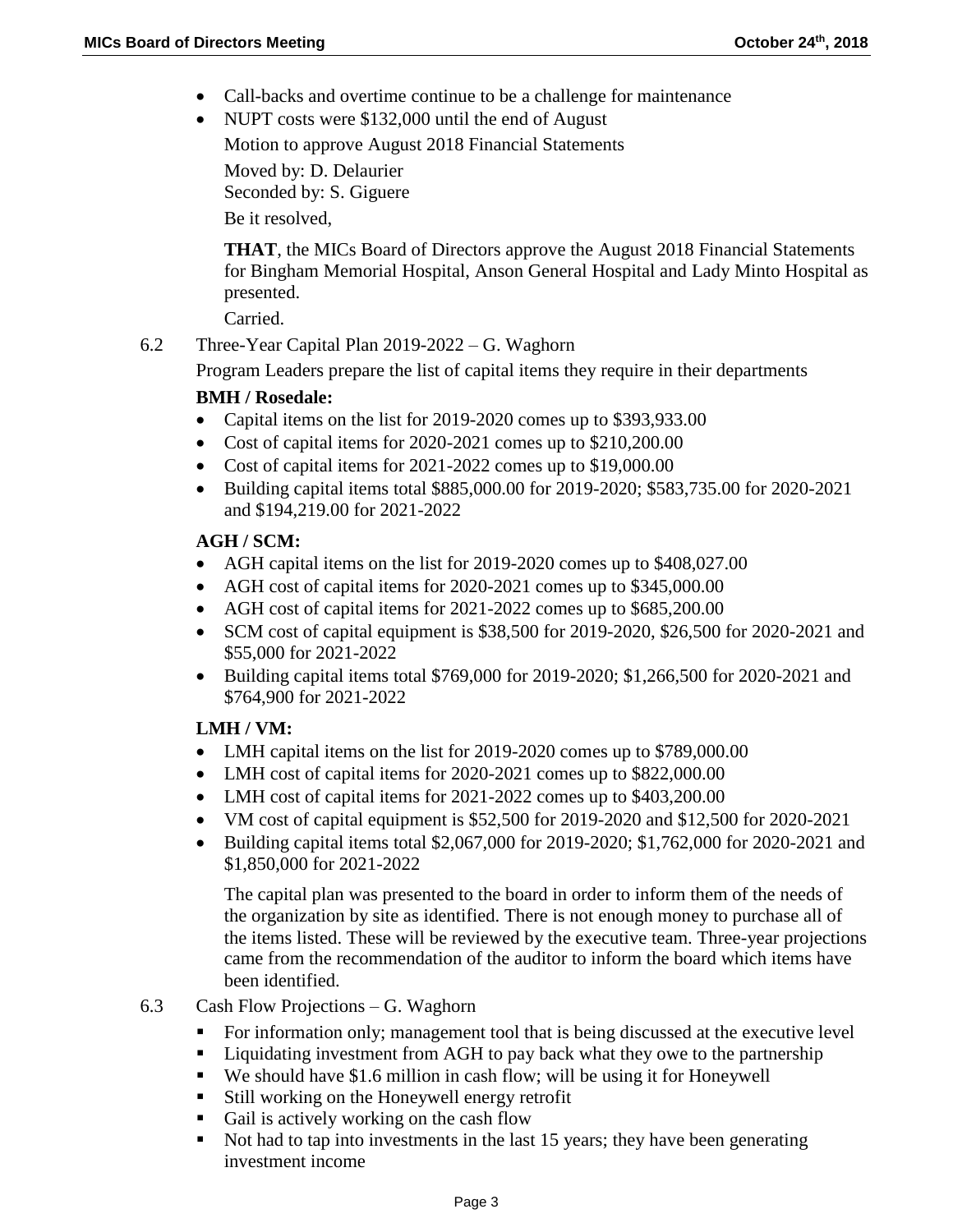- $\blacksquare$  We are in the process of transitioning out of the existing holdings; close to 5 million with 18 Asset Management
- By combining investments, our investment holdings will show on the balance sheet but will be segregated by site; will flow in the partnership and tracked differently

## **7.0 Presentations/Reports** (P. Britton)

- 7.1 Chief Executive Officer Report: (P. Chatelain)
	- The report was provided for information.
	- The CEO provided the following overview:
		- o The MOHLTC has requested additional information on pro forma financial statements including fundraising for SCM
		- o Have approached Town of Iroquois Falls to perform soil testing on land behind AGH
		- o New government has put all HIRF and capital funding on hold; reduced scope of Honeywell retrofit project due to cancellation of Health Energy Efficiency Program by government
		- o PCs are also repealing Bill 148
		- o Rosedale renovations are completed; BMH reception area is still ongoing; waiting for floor replacement; LMH roof should be completed by end of November
		- o Received funding for 1 full-time Personal Support Worker to be shared by all three long-term care homes
		- $\circ$  We are aggressively recruiting for five physicians and one general surgeon
		- $\circ$  Board retreat has been rescheduled to February 9<sup>th</sup>, 2019
		- $\circ$  Long-Term Service Awards will be held in Cochrane on Oct. 25<sup>th</sup>, Iroquois Falls on November 1<sup>st</sup> and Matheson on November 8<sup>th</sup>
		- $\circ$  Director of Care will be resigning on Dec. 1<sup>st</sup> and staying on as an R.N.; some form of recognition of her services will be planned
	- Board Members were invited to ask questions.
- 7.2 Chief Nursing Officer Report: (I. Boucher)
	- The CNO reported on the following items:
		- Emergency Department Wait Times: stats were given for Q1 2018-2019; wait times are for non-admitted CTAS 4 & 5 patients; high wait times are often attributed to transfer wait time; AGH was above the NELHIN average while BMH was lower; data was not available for LMH
		- ED Wait Time for Physician Initial Assessment: CTAS 1-3 Q1 2018-2019 numbers for AGH and BMH were below the NELHIN's average; Q1 data for LMH was not available for this period
		- ED Wait Time for Physician Initial Assessment: CTAS 4-5 Q1 2018-2019 numbers were lower than the NELHIN's average; Q1 data for LMH was not available
		- $\triangleright$  Inpatient Care: total occupancy rates have decreased at AGH and BMH; LMH saw an increase in Q1
		- $\triangleright$  Ambulatory Services: oncology visits have increased in the second quarter whereas OTN visits are down from Q1 at all three sites
	- The CNO also provided a brief overview of Hospice and Pharmacy Services as well as Nursing
		- RPN staffing remains stable; RN levels at LMH have improved; BMH is stable but experiencing staffing challenges at AGH; however, no agency nurses were required and most vacation was granted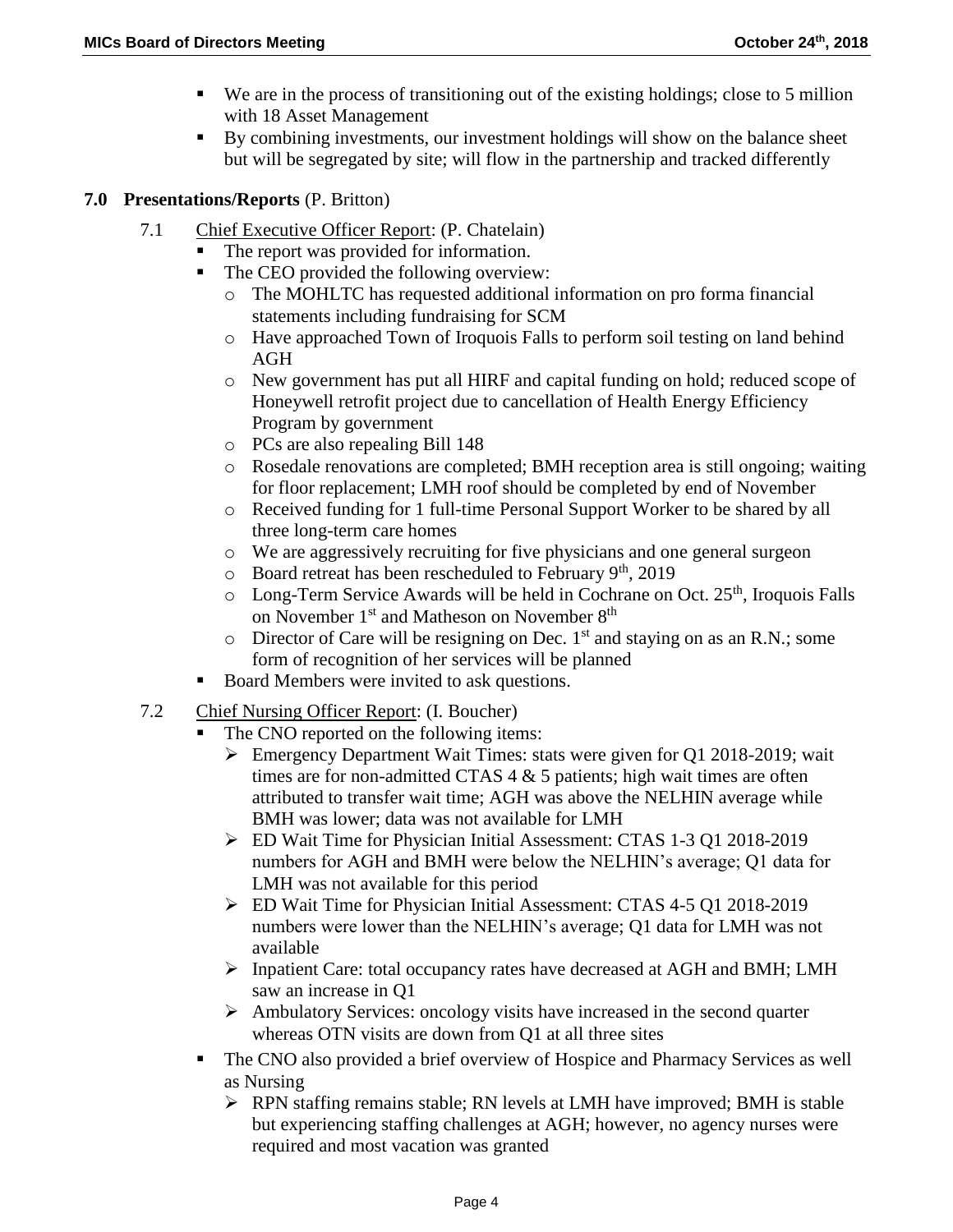- $\triangleright$  Platinum still providing non-urgent patient transportation
- $\triangleright$  Working on following projects: addressing unmet criteria resulting from Accreditation; reviewing all client experience surveys; reviewing quality of data on ER forms; continue to improve communication with care transitions
- Isabelle presented the Non-Urgent Patient Transportation stats via content
- Board members were invited to ask questions.

## **8.0 Medical Staff** (Dr. S. Chiang)

- 8.1 Chief of Staff Report:
	- The report was provided for information.
	- Topics covered were:

## o **OMA/Ministry of Health and Long Term Care Negotiation Update**

The negotiation for a new Physician Service Agreement between the Ford Government and OMA failed. Now it is in hands of Arbitration Team.

#### o **Timiskaming – Cochrane Local Education Group (LEG)**

The LEG will hold an educational conference on Friday November 2, 2018

The theme this time is on New Diabetic Guidelines and children anxiety and oppositional disorder. If you are interested please come and attend.

#### o **Physician Assistant Student and Medical Students**

Currently we have one Physician Assistant student from University of Toronto/NOSM doing a clinical rotation under the preceptorship of Dr. Chiang and Dr. Bruno at AGH.

Starting next week October 29, 2018, we will have 7 NOSM medical students doing their clinical placements in our 3 hospitals as follows:

- Dr. Small one student at LMH
- Dr. Tremblay one student at LMH
- Dr. Bruno two students at AGH
- Dr. Chiang two students at AGH
- Dr. Boettcher one student at BMH

#### o **Recruitment of medical staff update**

Despite excellent efforts of the HR department, we have not been able to recruit the physicians who are needed in our 3 hospitals.

We will continue to recruit rigorously to fill the vacant positions.

#### o **Legalization of recreational use of cannabis**

On October 17, 2018, the recreational use and personal cultivation of cannabis became legal in Canada

Despite the above, the requirements of physicians prescribing cannabis for medical use remain the same.

#### 8.2 Medical Advisory Committee Minutes

 $\blacksquare$  Minutes of the MICs MAC meeting held June 20<sup>th</sup>, 2018 were provided for information

#### **9.0 LHIN / MOHLTC Business** (P. Chatelain)

9.1 N/A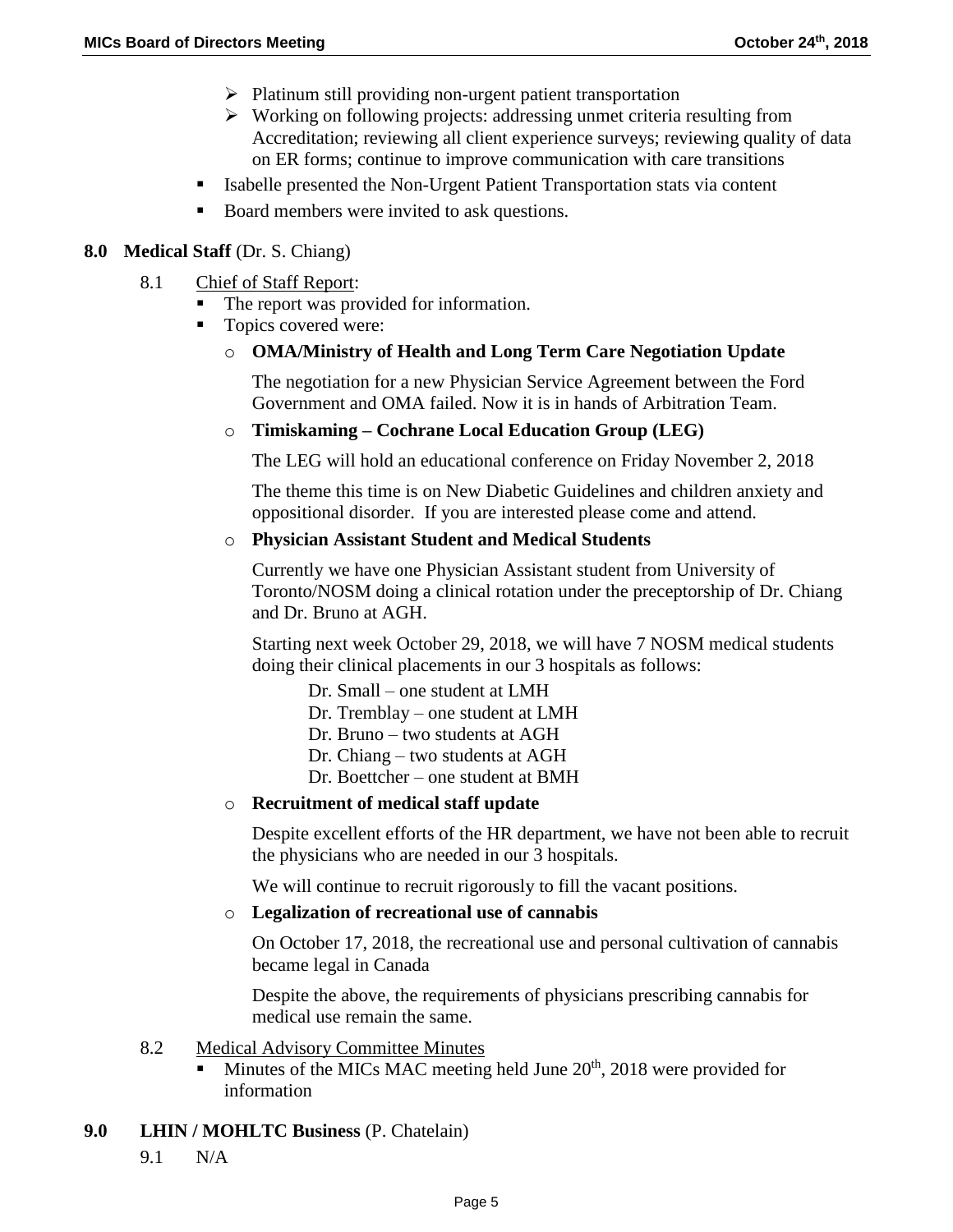## **10.0 MICs Quality Committee** (I. Boucher)

- 10.1 **Quality Committee Minutes** 
	- Minutes of the meeting held May  $23<sup>rd</sup>$ , 2018 were provided for information.

# **11.0 Site Business** (P. Britton)

- 11.1 Anson General Hospital:
	- **SCM Redevelopment Update** 
		- o First request from the ministry was the reassurance from the Redevelopment Commitment to fundraise \$100,000 per year
		- o Second request: AGH board to seek financing for the 3.3 million dollar shortfall for the construction of the new manor for the next 25 years
		- o A payment schedule was distributed for information; will not be able to proceed with this project without this commitment
		- o A letter was written to the ministry which was read by the board chair stating the AGH Board of Directors' commitment to the redevelopment of the manor

Motion:

Moved by: S. Giguere Seconded by: S. Denault

Be it resolved,

**THAT** the Anson General Hospital Board of Directors commit most of its financial reserves and direct management to secure financing to meet the 3.3 million dollar shortfall during the construction period of the new South Centennial Manor

Carried.

- Christmas Gift Cards: costs about \$25,000 per year; will not be giving them out this year due to our financial situation; we will recognize the team members through some kind of event; no other hospital gives out gift cards for Christmas
- 11.2 Bingham Memorial Hospital:
	- Christmas Gift Cards: will not be given out this year
- 11.3 Lady Minto Hospital:
	- Christmas Gift Cards: will not be given out this year

#### **12.0 Partnership Business** (Bob Dennis)

- 12.1 September 2018 Board Effectiveness Survey Results
	- 9 out of 12 surveys were submitted.
- 12.2 October Board Effectiveness Survey
	- The survey was emailed via Survey Monkey.
- 12.3 Strategic Planning Update
	- The Strategic Planning Committee met on October 10<sup>th</sup>
	- Small plaques were done in French and English and will be posted throughout all sites in key areas; some placemats were also created for the board members and were distributed tonight
- 12.4 GCE Self-Assessment Tool Results
	- The GCE Self-Assessment Tool Results were provided for information via three separate reports: the Hospital Report, the Hospitals' Summary and the Sector Report